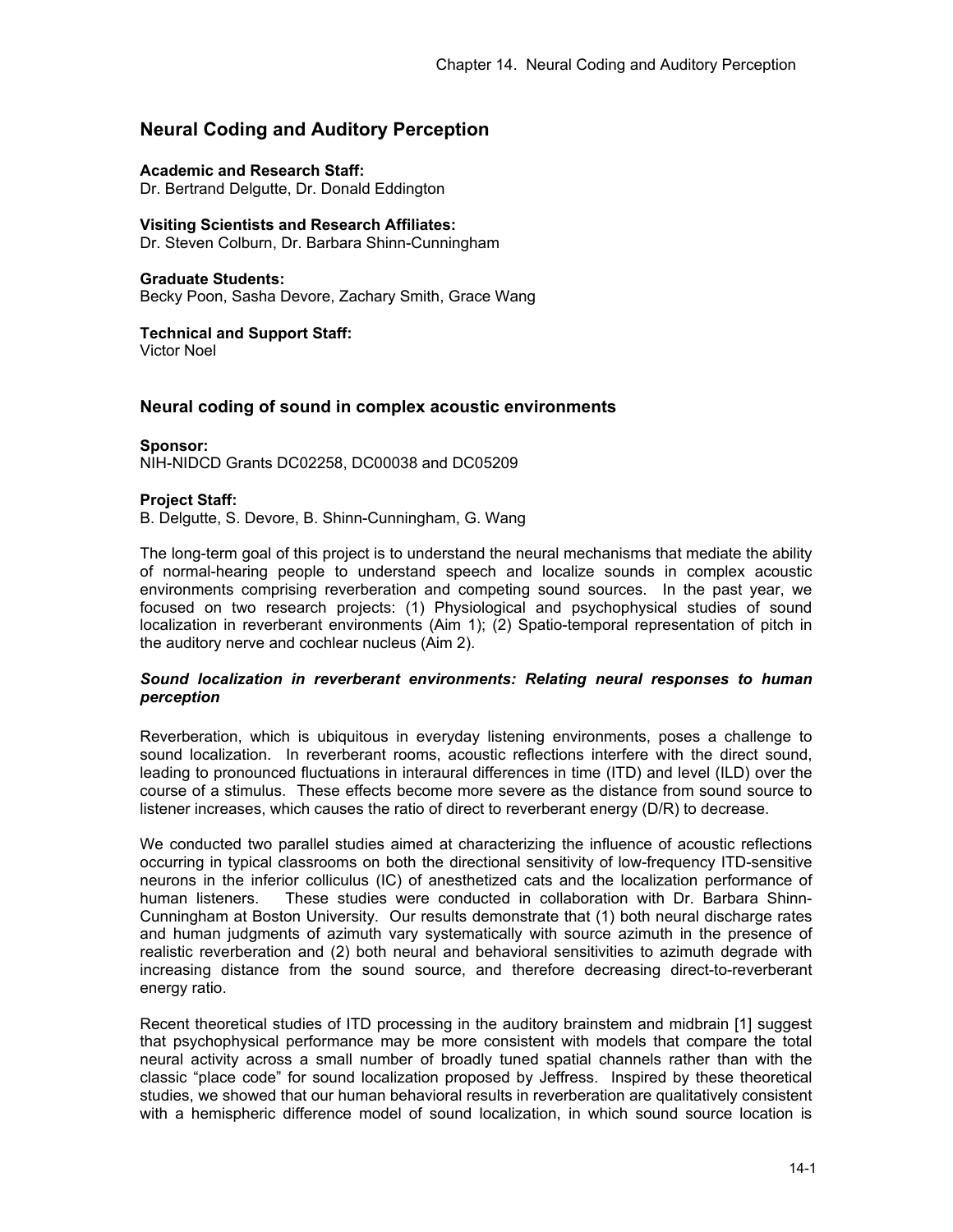Chapter 14. Neural Mechanisms for Auditory Perception

estimated by comparing the total activity in two broadly tuned spatial channels comprising the population of ITD-sensitive IC neurons on each side of the brain.

Our finding that a simple hemispheric difference model for sound localization accounts for trends in the psychophysical performance in reverberation has implications for understanding the effects of hearing impairment on sound localization. Because this model depends in the overall activity in two large populations of neurons, it may be more robust to central and peripheral lesions than the traditional place code, in which source location is represented by specific neurons.

## *Spatio-temporal representation of the pitch of complex tones in the auditory nerve and cochlear nucleus*

Traditionally, models of pitch processing have relied either on a purely spatial representation based on the frequency-to-place mapping in the cochlea, or on a purely temporal representation dependent on neural phase locking. In recent physiological studies, we showed (1) that neither of these pitch representations accounts for all key psychophysical observations, and (2) that the auditory nerve (AN) contains spatio-temporal cues to resolved harmonics of a complex tone that might be used in pitch extraction. These cues require both phase locking and sharp cochlear frequency selectivity, and seem to be more consistent with psychophysical data than traditional place and temporal cues. We hypothesized that these spatio-temporal cues may be extracted by central neurons sensitive to the relative timing of spikes from AN inputs innervating neighboring regions of the cochlea, and tested this hypothesis by recording from single units in the cochlear nucleus (CN) of anesthetized cats.

To test the whether CN neurons are sensitive to the spatio-temporal pattern of their AN inputs, we adopted the method of Carney [2] using "Huffman sequences", which are complex acoustic stimuli with a flat magnitude spectrum and a rapid phase transition near the neuron's characteristic frequency (CF). By manipulating the steepness of the phase transition, we systematically varied the relative timing of spikes across the tonotopic array of fibers. Consistent with Carney's results, we find that the sensitivity of both AN fibers and CN neurons to the phase pattern of Huffman sequences depends strongly on stimulus level. With increasing level, rate responses of AN fibers increasingly favor stimuli with sharp phase transitions (which have a longer duration), suggesting that the peak discharge rates saturate. While the responses of most CN neurons follow the same trend, a minority showed greater sensitivity to the steepness of the phase transition than AN fibers, suggesting they are sensitive to the spatio-temporal pattern of their inputs. At present it remains unclear whether these phase-sensitive neurons correlate with unit types based on tone-burst response patterns.

We also recorded CN responses to equal-amplitude harmonic complex tones and compared these responses with spatio-temporal sensitivity assessed with Huffman sequences. The principle of local scaling invariance in cochlear mechanics was used to infer the spatio-temporal response pattern to a given complex tone from a set of temporal response patterns measured from a single neuron as a function of fundamental frequency. We find that some CN neurons are better able to maintain salient pitch cues in their rate responses compared to AN fibers at high stimulus levels. However at this point, we are uncertain whether these neurons are especially sensitive to the spatio-temporal pattern of their AN inputs, nor is it clear that they correspond to a specific cell type in the CN.

## **References**

[1]K. E. Hancock, "A physiologically-based population rate code for interaural time differences (ITDs) predicts bandwidth-dependent lateralization," *Abstr. Assoc. Res. Otolaryngol.*. 30:426 (2007).

[2]L. H. Carney, "Sensitivities of cells in the anteroventral cochlear nucleus of cat to spatiotemporal discharge patterns across primary afferents," *J. Neurophysiol.* 64: 437-456 (1990).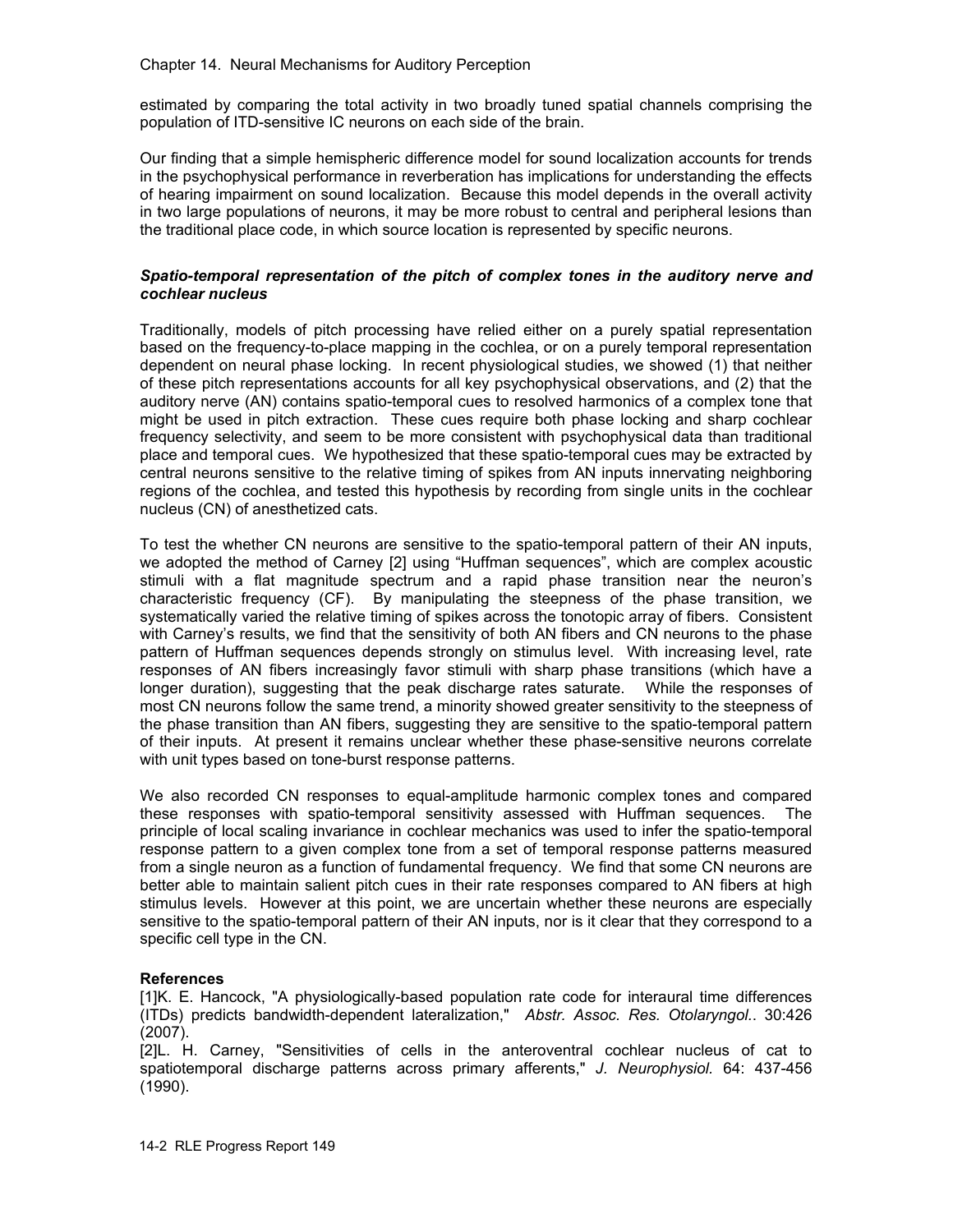## **Publications**

## **Journal Articles, Published or in press**

Dreyer A. and Delgutte B. "Phase locking of auditory-nerve fibers to the envelopes of highfrequency sounds: Implications for sound localization". *J. Neurophysiol.* 96:2327-2341 (2006).

## **Book Chapters**

Cedolin L and Delgutte B. "Spatio-temporal representation of the pitch of complex tones in the auditory nerve". In *Hearing – From Basic Research to Applications,* Kollmeier et al. (eds), Springer Verlag: New York, in press.

Devore S, Ihlefeld A, Shinn-Cunningham BG, and Delgutte B. "Neural and behavioral sensitivities to azimuth degrade similarly with distance in reverberant environments". In *Hearing – From Basic Research to Applications,* Kollmeier et al. (eds), Springer Verlag: New York, in press.

Hancock KE. "A physiologically-based rate code for interaural time differences (ITD) predicts bandwidth-dependent lateralization." In *Hearing – From Basic Research to Applications,* Kollmeier et al. (eds), Springer Verlag: New York, in press.

### **Meeting Papers**

Delgutte B, Shinn-Cunningham BG, Devore S, Ihlefeld A. "Neural and psychophysical studies of spatial hearing in realistic acoustic environments".  $30<sup>th</sup>$  Midwinter Meeting of the Association for Research in Otolaryngology, Denver, CO, February 2007.

Hancock KE. "A physiologically-based rate code for interaural time differences (ITD) predicts bandwidth-dependent lateralization". 30<sup>th</sup> Midwinter Meeting of the Association for Research in Otolaryngology, Denver, CO, February 2007.

# **Bilateral Cochlear Implants: Physiological and Psychophysical Studies**

### **Sponsor:**

NIH-NIDCD Grants DC05775 and DC05209

## **Project Staff:**

B. Delgutte, D.K. Eddington, H.S. Colburn, V. Noel, B.B. Poon, Z.M Smith

Bilateral cochlear implantation is becoming increasingly common in the hope of restoring the functional benefits of binaural hearing, including accurate sound localization and improved speech reception in noise. While most wearers of bilateral cochlear implants benefit, these benefits seem to be due primarily to the ability to exploit the acoustic head shadow and utilize interaural level differences. In contrast, bilateral implantees show great variability in their ability to process interaural time differences (ITD), which confer the greatest binaural benefits in normalhearing listeners, and even the best implanted subjects do not discriminate ITD as well as normal. The overall goal of this project is to give a detailed, quantitative characterization of sensitivity to ITD with bilateral cochlear implants by means of closely-integrated psychophysical, neurophysiological and modeling studies. We first describe the results of the neurophysiological, psychophysical and modeling studies separately, then draw general conclusions from a comparison of the three approaches.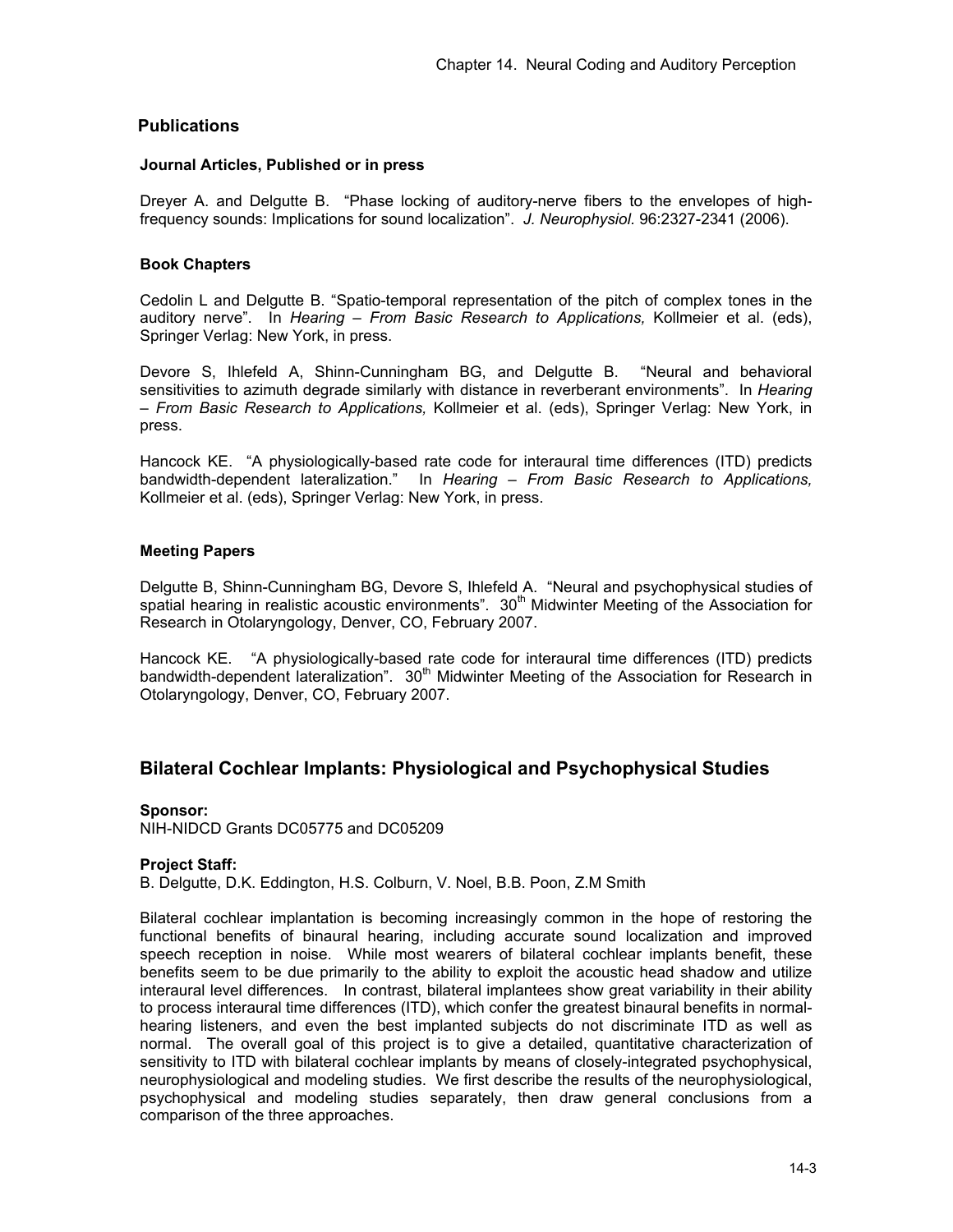## *Neurophysiology*

### ITD sensitivity for constant-amplitude pulse trains

We developed an animal model of bilateral cochlear implantation in order to study neural ITD sensitivity for



**Fig. 2**. Rate responses of 3 IC neurons as a function of ITD for 40-pps pulse trains. Numbers next to each curve show the stimulus level in dB re. threshold.

bilateral electric stimulation of the cochlea [1]. Cats were deafened with ototoxic drugs, and the effectiveness of deafening was verified by measuring click auditory brainstem responses. At one week post deafening, cats were anesthetized and implanted bilaterally with 8-channel electrode arrays. We then recorded from single units in the inferior



**Fig. 1.** Distribution of best ITD (A) and half width of ITD tuning (B) in the IC for bilateral electric stimulation with 40-pps pulse trains and for acoustic stimulation with broadband noise. While the best ITD distributions differ somewhat, the half-width distributions are similar.

colliculus (IC) in response to trains of biphasic pulses delivered to a single electrode pair in each ear using a wide bipolar configuration. Because pulse trains evoke a temporally precise response in the auditory nerve, they are ideal to determine fundamental limitations on ITD processing in the brainstem.

For low pulse rates, a vast majority of single units were sensitive to ITD at moderate intensities, and the electric ITD tuning was as sharp as found for acoustic stimulation with broadband noise in normal-hearing animals (Fig. 1). However, the sharpness and shape of ITD tuning often depended strongly on stimulus intensity (Fig. 2)**;** some neurons had dynamic ranges of ITD sensitivity as

low as 1 dB. Neural ITD discrimination thresholds (assessed with metrics from detection theory) were best at pulse rates below 100 pps and degraded with increasing pulse rate. At rates above 150 pps, most neurons only gave an onset response to the stimuli, consistent with results for monaural electric stimulation.

The sharp neural ITD sensitivity found with electric stimulation of appropriate intensity is encouraging for the prospect of restoring the functional benefits of binaural hearing in bilaterallyimplanted human subjects. The comparable ITD sensitivities of individual IC neurons with acoustic and electric stimulation contrasts with the poorer psychophysical performance of implanted human subjects compared to normal hearing subjects in most tasks requiring ITD processing. This contrast suggests that neural plasticity resulting from deprivation of binaural experience may play a role in the poor ITD discrimination with current bilateral implants.

Our results with acutely deafened animals also indicate significant differences from normal animals in the relationship between the distribution of neurons' best ITDs and their best frequencies (BF). Specifically, neither best ITD nor width of tuning varies with electrode depth in penetrations parallel to the tonotopic axis of the IC. This finding suggests that the inverse correlation between best ITD and BF seen in normal-hearing animals [2-4] depends on the integrity of cochlear tuning, and provides some support for "stereausis" models of binaural processing in which interaural delays are created through interaural disparities in the cochlear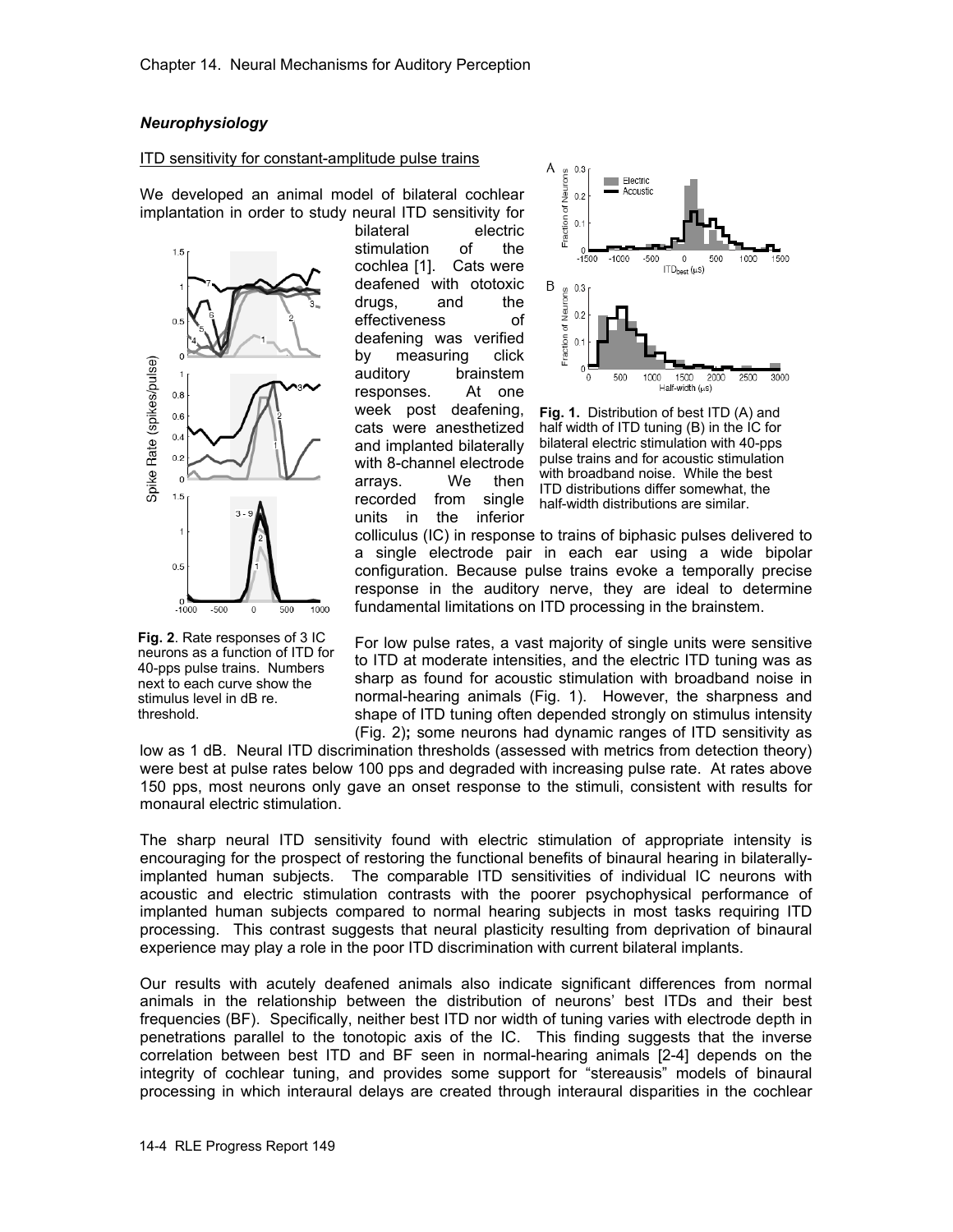places of origins (and therefore traveling wave delays) of the inputs to the binaural coincidence detectors [5,4].

## ITD sensitivity for amplitude-modulated pulse trains

Today's processors for cochlear implants typically encode sound in each spectral channel by amplitude modulating (AM) a fixed-rate pulse train. Thus, current bilateral implants only deliver ITD information in the envelope (modulations), even though results from normal hearing suggest that ITDs in the fine structure of low-frequency sounds is a more potent directional cue than envelope ITD. We therefore investigated the ITD sensitivity of IC neurons with sinusoidally AM pulse trains [6]. ITD was introduced independently to the modulator and/or the carrier pulses in order to determine the relative efficacy of envelope and fine structure for delivering ITD information.

We found that many IC cells are sensitive to ITD in both the envelope (ITD $_{\text{Env}}$ ) and fine structure (ITD<sub>FS</sub>) for appropriate modulation frequency and carrier rate. ITD<sub>Env</sub> sensitivity generally improved with increasing modulation frequency up to the maximum modulation frequency that elicited a sustained response in a neuron, and was nearly independent of carrier rate (1000 vs. 5000 pps). Neural  $ID_{Env}$  discrimination thresholds (based on signal detection theory) were nearly constant when expressed relative to the width of each AM cycle over the range of modulation frequencies tested. Because IC neurons rarely have sustained responses to AM pulse trains at modulation frequencies above 200-300 Hz, we expect neural ITD sensitivity to degrade at higher modulation frequencies, consistent with the degradation seen psychophysically [7].

While a 1000-pps constant-amplitude pulse train only produces onset responses in IC neurons, low-frequency (40-Hz) amplitude modulation restored both sustained responses and  $ITD<sub>FS</sub>$ sensitivity in many neurons. ITD $_{ES}$  sensitivity was relatively sharp for a 1000 pps pulse train but non-existent at 5000 pps. This is similar to acoustic stimulation where sensitivity to  $\text{ID}_{FS}$  in IC neurons drops rapidly above 1500 Hz [8-9]. Overall, the best ITD sensitivity was found for ITD contained in the fine structure of a moderate rate (1000 pps) modulated pulse train.

Our results suggest that a bilateral cochlear implant strategy that successfully conveys ITD cues should control the timing of current pulses based on the fine time structure of the sound sources at each ear. Further benefit from improved sensitivity to envelope ITD might be achieved by temporally sharpening the amplitude envelope as with "transposed stimuli" [10-11], albeit with the possible side effect of distorting speech information contained in the envelope.

### Non-invasive method for interaural electrode matches with bilateral implants

Psychophysical data suggest that a key issue for the successful implementation of a binaural prosthesis is the ability to match the cochlear positions of stimulation channels in each ear [12-13]. We used our cat model of bilateral cochlear implants with 8-electrode arrays implanted in each cochlea to develop and test a noninvasive method based on evoked potentials for matching interaural electrodes [14]. The arrays allowed the cochlear location of stimulation to be independently varied in each ear. The binaural interaction component (BIC) of the electrical auditory brainstem response (EABR) was used as an assay of binaural processing. BIC amplitude peaked for interaural electrode pairs at the same relative cochlear position and dropped with increasing cochlear separation in either direction (Fig. 3). This orderly decrease in BIC amplitude suggests that the BIC reflects binaural interactions occurring between



*Fig. 3. Amplitude of the binaural interaction component (BIC) of the EABR as a function of interaural electrode separations for 25 measurements in 7 animals. Thick purple line shows the mean. For each measurement, the stimulating electrode was fixed in one ear and varied in the opposite ear. For 22/25 measurements, BIC peaks when the stimulating electrodes are at the same cochlear location in both ears, and the offset never exceeds the distance between two adjacent electrodes (0.75mm).*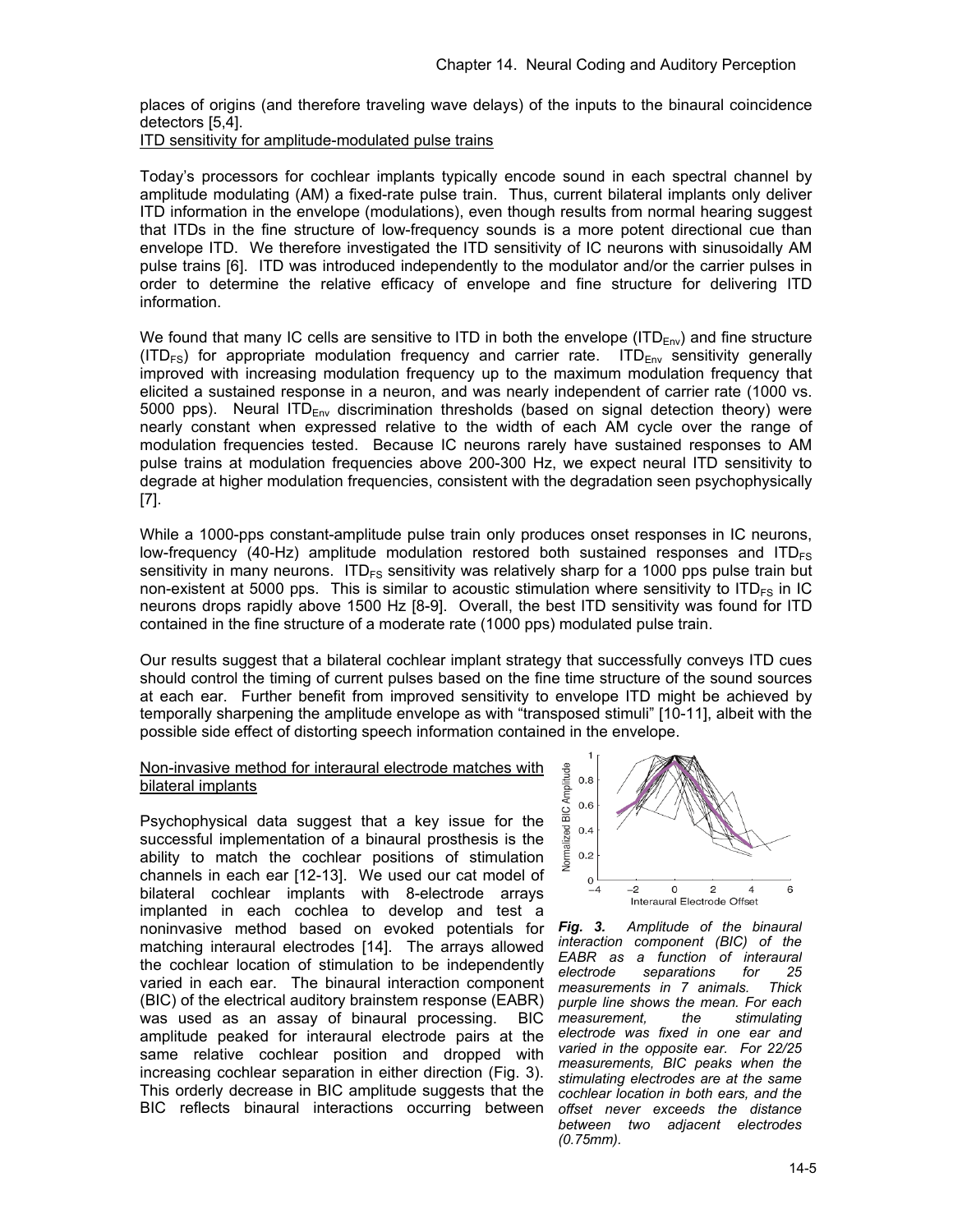specific cochleotopic channels.

To directly test the hypothesis that BIC amplitude peaks when electrodes in the two ears activate maximally overlapping neural populations, we measured multi-unit neural activity along the tonotopic axis of the IC with 16-channel recording probes and determined the spatial pattern of IC activation for each stimulating electrode. We found that the interaural electrode pairings that produced the best aligned activation patterns in the IC were also those that yielded maximum BIC amplitude.

These results suggest that EABR measurements may provide a non-invasive method for assigning frequency-channel mappings in bilateral implant recipients, such as pediatric patients, for which psychophysical measures of pitch ranking or binaural fusion are unavailable. A BIC is detectable in over half of normal-hearing newborns tested with acoustic clicks [15], suggesting that the required binaural brainstem circuits are in place at birth and that BIC might also be measurable in bilaterally implanted infants (9-12 months).

### *Psychophysics*

#### ITD sensitivity for constant-amplitude pulse trains

ITD sensitivity for constant-amplitude pulse trains was studied in detail for four subjects with adultonset deafness implanted bilaterally with Advanced Bionics CII systems [16]. Fig. 4 shows ITD JNDs for low-rate pulse trains as a function of time since the start of binaural processor use for the 4 subjects. During the period between implantation of the second ear and beginning use of their second processor, the subjects continued monaural listening with their first-ear sound processor. The subjects fall into two groups depending on whether they developed ITD sensitivity before or after they began using their second processor or not, and the subjects who developed ITD sensitivity early were those who had experienced the shortest period of binaural deprivation. Subjects C109 and C120 (red and magenta) developed ITD sensitivity very early in their testing, well before beginning daily use of their second sound processor. In contrast, ITD sensitivity for C105 and C128 (blue and cyan) did not develop until well into their daily experience with bilateral listening. ITD JNDs for subjects C105, C109 and C128 improved over several months after ITD sensitivity was first observed. Due to C120's restricted availability, we could not track his ITD sensitivity.

The mean (across four subjects) normalized ITD JND are shown as a function of number of pulses for 50-pps (red circles) and 800-pps (magenta triangles) trains in Fig. 5. The solid lines are linear regressions to the data on double logarithmic coordinates. The blue and cyan lines show regression functions computed from ITD JNDs measured in normal-hearing subjects for highpass click trains [17]. The dashed line with a slope of



*Fig. 4. ITD JND vs. time since start of binaural processor use for constant-amplitude, biphasic pulse trains (300-ms duration) with the repetition rate identified in the legend. The black triangles mark sessions when a subject's ITD was too large to be measured. Error bars represent the standard error of the mean.* 



*Fig. 5. ITD JND normalized re. JND for single pulse a function of the number of pulses or clicks in a train.* 

-0.5 represents the inverse square root dependence predicted for an ideal observer able to optimally integrate independent ITD information across clicks/pulses [18].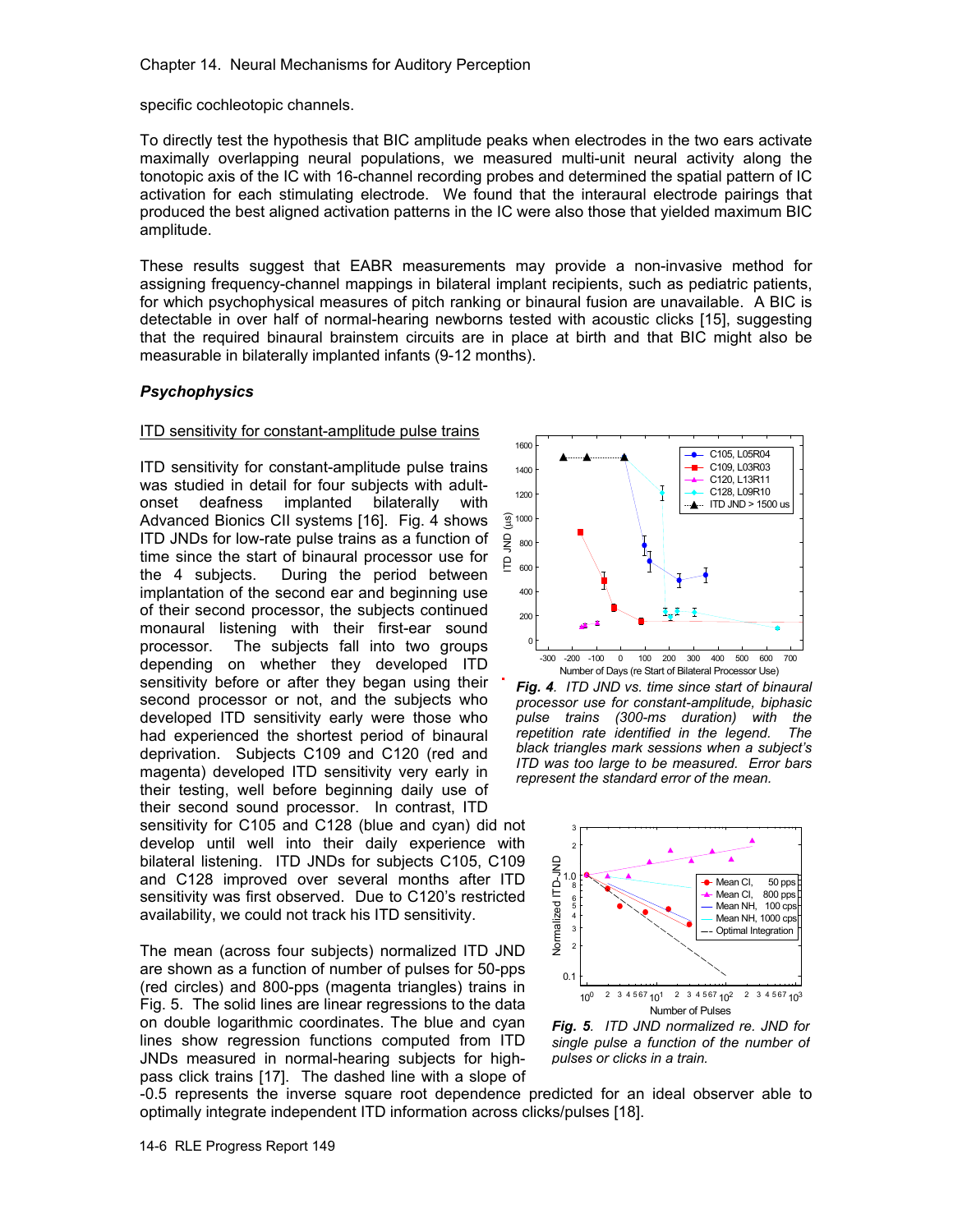The regression slopes for the 50-pps CI results (solid red) and normal-hearing 100-cps results (blue) indicate a substantial integration of ongoing ITD information to a similar degree, although not quite optimal.

For the normal-hearing subjects, increasing the click rate to 1000 cps greatly reduced the integration of the ongoing ITD information (cyan). The CI results for 800 pps (magenta) show ITD sensitivity *decreasing* as a function of pulse number, indicating that the pulses beyond the first few pulses in a train may compromise the saliency of the onset information.

Responses of single units in the cat IC to bilateral electric stimulation with 40-pps pulse trains show neural ITD JNDs improving with the number

of pulses at a rate close the inverse square-root law predicted for the ideal observer [1]. This result parallels both the normal-hearing and CI results for low-rate clicks/pulses. With increasing pulse rate, the neural ITD JNDs became dominated by information in the onset response because the ongoing response decreased and was negligible by 320 pps. This does not account for our higher-rate (800-pps) results showing an actual degradation in ITD JND with increasing duration, suggesting the degradation may occur beyond the IC.

Fig. 6 compares ITD JND as a function of pulse rate for two CI subjects with single-neurons ITD JNDs from the cat IC. Subject C105 has relatively



*Fig. 6. Mean behavioral and neural ITD JNDs plotted vs. the repetition rate of pulse trains. Error bars represent standard deviations.* 

poor ITD sensitivity while C109 has good sensitivity. The effect of rate is similar for the neural data and the behavioral data from C109. The single-neuron ITD JNDs fall within the range of JNDs measured for the two CI users.



*Fig. 7. ITD JND for 300-ms pulse trains (50 pps, 27 µs/phase) plotted as a function of the position of the left test electrode paired with the right reference electrode identified in the legend. Black dots mark the test electrode paired with the reference electrode in the subject's sound processor.* 

Previous results from a few CI users suggested that optimization of ITD sensitivity may require a precise match of the cochlear stimulation sites across the two ears [12-13]. To assess the importance of such matching in our subjects, we measured the dependence of ITD sensitivity on interaural electrode separation. A "reference" electrode was held constant in one ear, and the ITD JND was measured as a function of the position of the "test" electrode in the other ear. Fig. 7 shows results from C109 for 3 reference electrodes in the left ear. The electrode pairings (black dots) chosen for the processor based on measures of fusion, pitch and ITD sensitivity gave the best ITD JNDs in only four of the 10 reference conditions across the 4 subjects. The offset between the processor-paired test

electrode and the one giving the best ITD sensitivity was typically just one electrode, suggesting that small adjustments in the processor channel-to-electrode mappings could give moderate improvements in overall ITD sensitivity when listening through the processor.

For each reference electrode, we measured the range ("half-width") along the electrode array over which the ITD JND was no more than twice the best JND. We also estimated the mean half-width for the binaural interaction component (BIC) of the EABR measured as a function of interaural electrode separation in cat [14]. The mean half width for the cat BIC (4.5 mm) was well

### ITD sensitivity as a function of interaural disparities in cochlear stimulation sites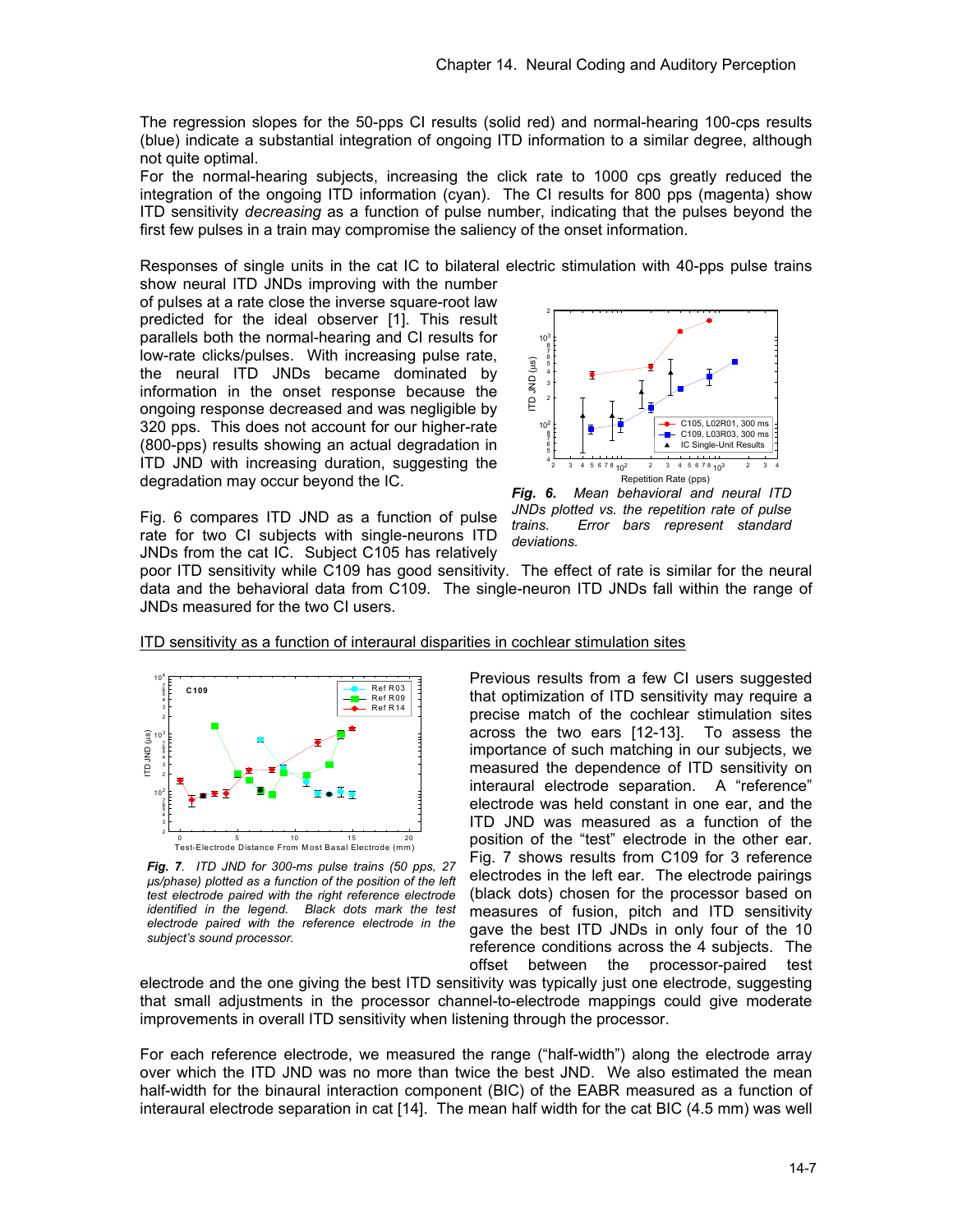### Chapter 14. Neural Mechanisms for Auditory Perception

within the range of ITD JND half-widths in the human subjects (mean: 3.7 mm; range: 0.8-6.75 mm). These half-widths for electric stimulation are substantially larger than the 0.7 mm estimated from measurements of ITD JND in normal-hearing listeners using sinusoidally amplitudemodulated high-frequency tones with different carrier frequencies in the two ears [19]. Thus, binaural measures based on EABR and ITD JNDs concur with monaural measures of electrode interactions [20] in showing that electric stimulation excites a wider extent of the cochleotopic axis than acoustic stimulation.

### *Neural Modeling*

Our work during the past year has included computational modeling of the activity of auditory nerve fibers and binaural brainstem neurons in response to electric stimulation. Models of brainstem neurons include the medial an lateral superior olives (MSO and LSO) as well as IC, although most effort has been focused on the MSO as the key nucleus for ITD sensitivity. In all of these areas, our goal is to understand the basis of the observed behaviors, including neurophysiological and psychophysical observations.

Several distinctive aspects of the physiological data from bilaterally implanted animals are predicted by the models. First, the narrow range of stimulus levels for which IC neurons are ITD sensitive [1] is expected from the narrow dynamic range of auditory-nerve responses to electric stimulation [21-24] and the lack of ITD sensitivity in the MSO cell when there are substantial responses to monaural inputs. This narrow dynamic range is consistent with the absence of spontaneous activity, the high synchronization of firings (both to the stimulus and across the fiber

population), the high degree of entrainment and, generally, the greatly reduced randomness of discharge patterns compared to acoustic stimulation. To date, we have modeled the peripheral activity descriptively, by specifying the input to the MSO model neuron in terms of probabilities of events and their timing for each stimulus pulse.

This lack of sensitivity to ITD when monaural inputs are strong and highly-synchronized is illustrated in Fig. 8 for an MSO model neuron based on the same biophysical descriptions of the ion channels as in Zhou et al. [25]; however, the model was simplified to have a single compartment containing all synapses and no inhibition. Fig. 8 shows that, when the inputs to the model MSO cell have large firing rates appropriate for electric stimulation, increases in the synchronization



*Fig. 9. Membrane voltage (with action potentials) of MSO cell model for different values of synaptic strength Ge and different pulse rates. The 4 curves are: 0-ms ITD and Ge=0.5 nS, 1-ms ITD and Ge=0.5 nS, 0-ms ITD and Ge=1 nS, 1-ms ITD and Ge=1 nS. Left column functions are for 100 pps and right column functions ar for 500 pps. Note the lack of ongoing responses for the lower Ge.* 



*Fig. 8. Rate-ITD functions for model MSO cell with 20 inputs from each side for 500-pps pulse train stimulus. The legend shows the average firing rate and synchronization index SI of the inputs. Note minimal modulation depth of the rate-ITD function for the larger SI.*

index of these inputs actually lead to a degradation in ITD sensitivity of the MSO cell. In fact, for stimulation with low-rate pulse trains, firing rates of the MSO model can be larger when the inputs from the two sides are out of phase than when they are in phase; one obtains, for example, two MSO output spikes for each binaural current pulse, as observed in some physiological data at higher levels with large ITDs (both with electric stimuli [1] and with acoustic clicks [26]).

Another important observation in our brainstem models and in the physiological data is the lack of ongoing responses to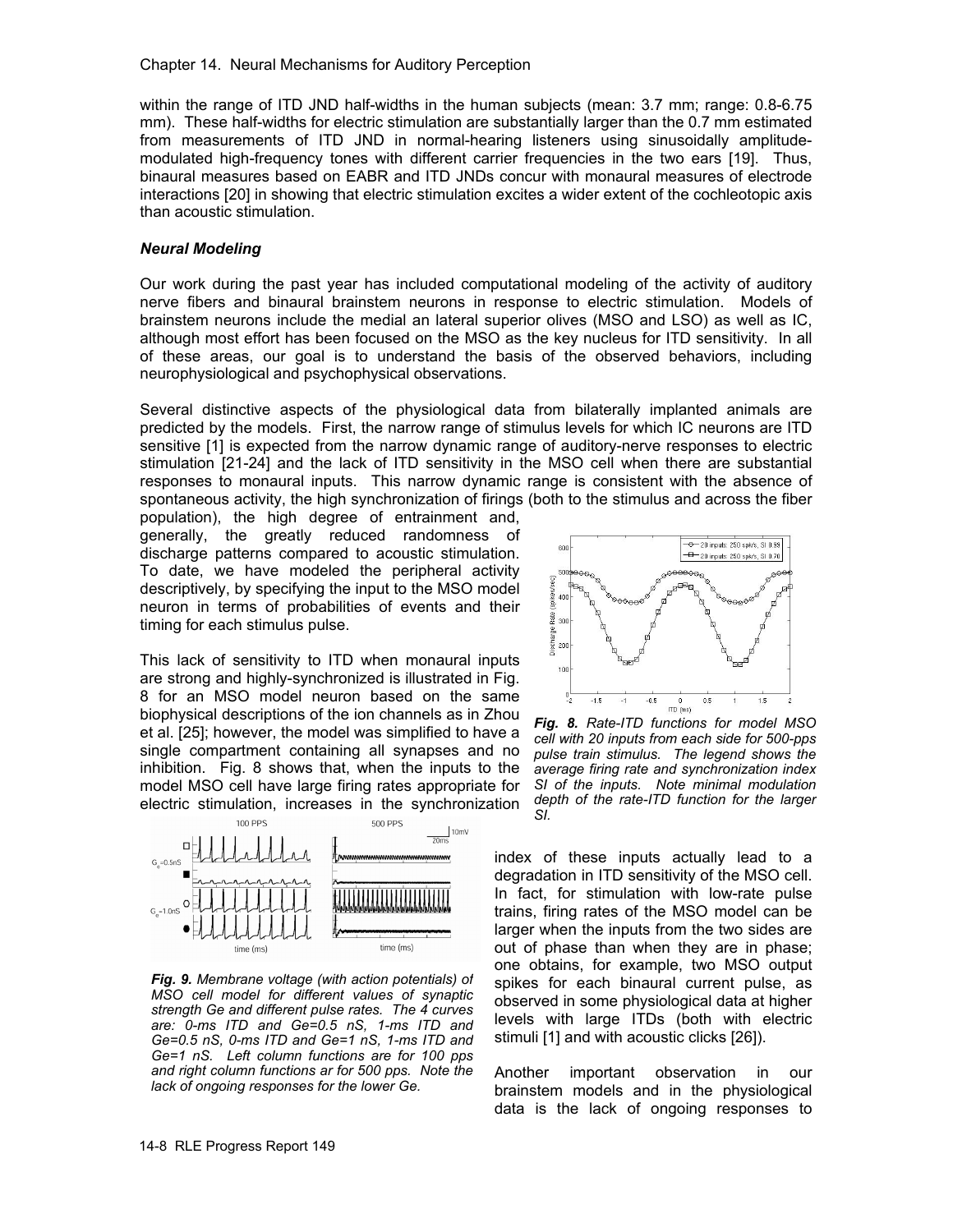suprathreshold, constant-amplitude pulse trains at higher pulse rates. Fig. 9 shows the membrane potential of the model MSO cell in response to electric pulse trains for two pulse rates and two different strengths of the excitatory synaptic conductances. For the lower synaptic strength (top two curves), the model shows no ongoing response to 500 pps, in contrast to the vigorous response to 100 pps. Increasing the synaptic strength can overcome the refractory/adaptation behavior

and allow strong responses at 500 pps (bottom two panels). It is clear that, even at the level of the MSO (as represented by a relatively simple model), several factors interact to determine ITD sensitivity. In general, the matching of the input profile (including numbers, firing rates, and degree of synchronization of the inputs) to the cell parameters (including channel dynamics as well as synaptic strengths) determines the ITD sensitivity of the neuron.



*Fig. 10. Rate-ITD functions of MSO model cell for 500-pps pulse train. Curves (see legend) show the unmodulated case (solid curve) and three cases with 50-Hz amplitude modulation with different firing rates of the inputs.* 

A third observation predicted by the model is that lowfrequency amplitude modulation (AM) restores ongoing responses and ITD sensitivity to the carrier for high-rate pulse trains [6]. Fig. 10 shows the (ongoing) rate-ITD functions of the model neuron for both constant-amplitude and AM pulse trains. The unmodulated rate function shows no response, as in Fig. 9, whereas introducing sinusoidal AM at 50 Hz results in sensitivity to carrier ITD for the three input firing rates shown. As in the physiological data, there is sensitivity to the carrier ITD even when the AM is in phase at the two ears. This observation is a consequence of the low-threshold potassium channels and other voltage sensitive channels in the cell model. These ionic channel activities enable model cells to discharge more strongly to dynamic inputs, even though the net excitation is reduced as a result of AM. Note that the restoration of sustained

responses by AM is obtained in a model with no inhibition, even though and interplay of excitation and inhibition with different time courses is often invoked as an explanation for such phenomena [27-28].

## *Parallels between the three approaches*

We summarize here the close parallels found between our neurophysiological, psychophysical, and modeling studies:

1. ITD tuning in both IC neurons and brainstem model neurons is as sharp with bilateral electric stimulation as with acoustic stimulation for stimulus levels near threshold. At those intensities, the mean neural ITD JNDs based on rate responses of single neurons fall within the range of the psychophysical JNDs. However, ITD tuning in most IC neurons is restricted to a narrow range of stimulus levels, and ITD sensitivity in model neurons requires a close match between the input parameters (firing rate and synchrony) and the intrinsic cell parameters.

 2 For low pulse rates (<100 pps) both the neural and behavioral ITD JNDs improve as the number of pulses in the stimulus train increases.

3. For higher pulse rates, both IC and model neurons give primarily an onset response to a pulse train, with little ongoing response. Psychophysical data from implanted subjects show a parallel degradation of ITD JNDs with increasing pulse rate, and at the higher rates, subjects are only able to use ITD information in the first few pulses.

4. Spatial patterns of BIC amplitude as a function of interaural electrode separation in cats parallel the dependence of psychophysical ITD sensitivity in human subjects.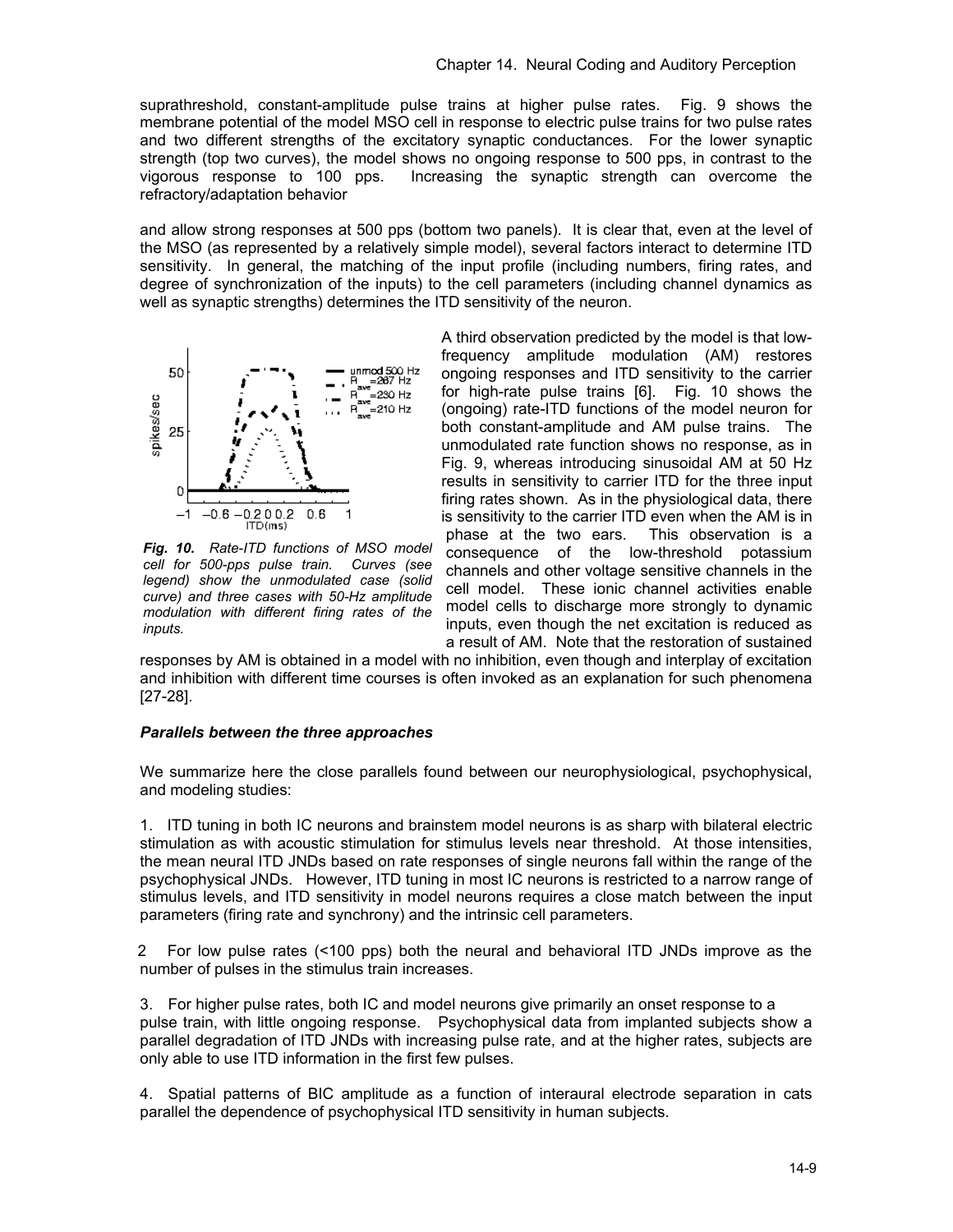These parallels between neural and psychophysical results suggest that the binaural system may operate basically normally in the bilaterally implanted subjects, despite prolonged periods of binaural deprivation in some subjects. However, the patterns of activity evoked in the population of ITD sensitive IC neurons clearly differ between normal acoustic stimulation and bilateral electric stimulation, and these differences may be even more pronounced in long-term deaf animals. Future studies will examine theeffects of long-term binaural deprivation on neural ITD sensitivity with bilateral cochlear implants.

## **References**

[1] Z. M. Smith and B. Delgutte, "Sensitivity to interaural time differences in the inferior colliculus with bilateral cochlear implants," *J Neurosci*. 27: 6740-50 (2007).

[2] D. McAlpine, D. Jiang, and A. R. Palmer, "A neural code for low-frequency sound localization in mammals," *Nat Neurosci*. 4: 396-401 (2001).

[3] K. E. Hancock and B. Delgutte, "A physiologically based model of interaural time difference discrimination," *J Neurosci*. 24: 7110-7117 (2004).

[4] P. X. Joris, B. Van de Sande, D. H. Louage, and M. van der Heijden, "Binaural and cochlear disparities," *Proc Natl Acad Sci U S A*. 103: 12917-22 (2006).

[5] S. A. Shamma, N. M. Shen, and P. Gopalaswamy, "Stereausis: binaural processing without neural delays," *J Acoust Soc Am*. 86: 989-1006 (1989).

[6] Z. M. Smith and B. Delgutte, "Envelope versus fine structure sensitivity to interaural timing differences in the inferior colliculus with bilateral cochlear implants," *J. Neurophysiol, s*ubmitted.

[7] R. J. van Hoesel, "Sensitivity to binaural timing in bilateral cochlear implant users," *J Acoust Soc Am*. 121: 2192-206 (2007).

[8] P. X. Joris, "Interaural time sensitivity dominated by cochlea-induced envelope patterns," *J Neurosci*. 23: 6345-50 (2003).

[9] T. C. T. Yin, S. Kuwada, and Y. Sujaku, "Interaural time sensitivity of high-frequency neurons in the inferior colliculus," *J. Acoust. Soc. Am.*. 76: 1401-1410 (1984).

[10] L. R. Bernstein and C. Trahiotis, "Enhancing sensitivity to interaural delays at high frequencies by using "transposed stimuli"," *J Acoust Soc Am*. 112: 1026-36 (2002).

[11] S. van de Par and A. Kohlrausch, "A new approach to comparing binaural masking level differences at low and high frequencies," *J. Acoust. Soc. Am.*. 101: 1671-1680 (1997).

[12] C. J. Long, D. K. Eddington, H. S. Colburn, and W. M. Rabinowitz, "Binaural sensitivity as a function of interaural electrode position with a bilateral cochlear implant user," *J Acoust Soc Am*. 114: 1565-74 (2003).

[13] R. J. van Hoesel, "Exploring the benefits of bilateral cochlear implants," *Audiol Neurootol*. 9: 234-46 (2004).

[14] Z. M. Smith and B. Delgutte, "Using evoked potentials to match interaural electrode pairs with bilateral cochlear implants," *J Assoc Res Otolaryngol*. 8: 134-51 (2007).

[15] M. Furst, I. Bresloff, R. A. Levine, P. L. Merlob, and J. J. Attias, "Interaural time coincidence detectors are present at birth: evidence from binaural interaction," *Hear Res*. 187: 63-72 (2004).

[16] B. B. Poon, D. K. Eddington, V. Noel, and H. S. Colburn, "Bilateral cochlear implants: ITD sensitivity.," *J. Assoc. Res. Otolaryngol.*, submitted.

[17] E. R. Hafter and R. H. Dye, Jr., "Detection of interaural differences of time in trains of highfrequency clicks as a function of interclick interval and number," *J Acoust Soc Am*. 73: 644-51. (1983).

[18] T. Houtgast and R. Plomp, "Lateralization threshold of a signal in noise," *J Acoust Soc Am*. 44: 807-12 (1968).

[19] J. M. Nuetzel and E. R. Hafter, "Discrimination of interaural delays in complex waveforms: spectral effects," *J Acoust Soc Am*. 69: 1112-1118 (1981).

[20] L. T. Cohen, E. Saunders, and G. M. Clark, "Psychophysics of a prototype peri-modiolar cochlear implant electrode array," *Hear Res*. 155: 63-81 (2001.

[21] N. Y. Kiang and E. C. Moxon, "Physiological considerations in artificial stimulation of the inner ear," *Ann Otol Rhinol Laryngol*. 81: 714-30 (1972.

[22] R. Hartmann, G. Topp, and R. Klinke, "Discharge patterns of cat primary auditory fibers with electrical stimulation of the cochlea.," *Hearing Res.*. 13: 47-62 (1984.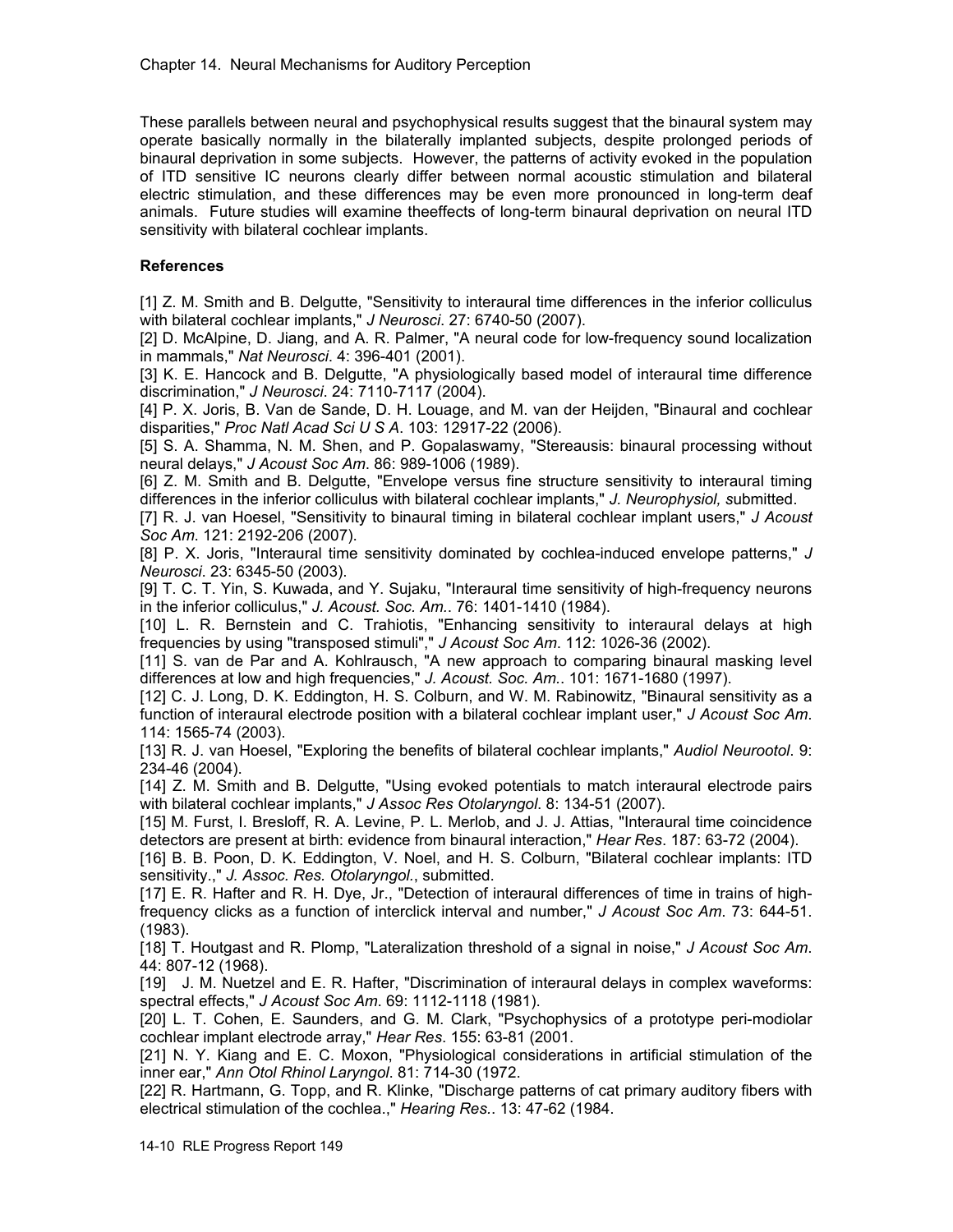[23] R. K. Shepherd and E. Javel, "Electrical stimulation of the auditory nerve. I. Correlation of physiological responses with cochlear status," *Hear Res*. 108: 112-44 (1997.

[24] R. K. Shepherd and E. Javel, "Electrical stimulation of the auditory nerve: II. Effect of stimulus waveshape on single fibre response properties," *Hear Res*. 130: 171-88 (1999.

[25] Y. Zhou, L. H. Carney, and H. S. Colburn, "A model for interaural time difference sensitivity in the medial superior olive: interaction of excitatory and inhibitory synaptic inputs, channel dynamics, and cellular morphology," *J Neurosci*. 25: 3046-58 (2005.

[26] L. H. Carney and T. C. T. Yin, "Responses to low-frequency cells in the inferior colliculus to interaural time differences of clicks: excitatory and inhibitory components," *J. Neurophysiol.*. 62: 144-161 (1989.

[27] B. Grothe, "Interaction of excitation and inhibition in processing of pure tone and amplitude modulated stimuli in the medial superior olive of the mustached bat," *J. Neurophysiol.*. 71: 706- 721 (1994.

[28] P. C. Nelson and L. H. Carney, "A phenomenological model of peripheral and central neural responses to amplitude-modulated tones," *The Journal of the Acoustical Society of America*. 116: 2173-2186 (2004.

## **Publications**

### **Journal Articles, Published or in press**

Colburn HS, Shinn-Cunningham B, Kidd G Jr, and Durlach NI. "The perceptual consequences of binaural hearing". *Intern. J. Audiol.* 45, Suppl. 1: 34-44 (2006).

Smith ZM, and Delgutte, B. "Using evoked potentials to match interaural electrode pairs with bilateral cochlear implants". *J. Assos. Res. Otolaryngol.* 8:134-151 (2007).

Smith ZM, and Delgutte B. "Sensitivity to interaural time differences in the inferior colliculus with bilateral cochlear implants". *J. Neurosci.* 27:6740–6750 (2007).

### **Journal Articles, Submitted**

Smith ZM, and Delgutte B. "Envelope versus fine structure sensitivity to interaural timing differences in the inferior colliculus with bilateral cochlear implants". Submitted to J Neurophysiol.

Colburn H, Zhou Y, Brughera A, and Chung Y. "Models of brainstem responses to bilateral electrical stimulation". Submitted to J. Assoc. Res. Otolaryngol.

Poon BB, Eddington DK, Noel V, and Colburn HS. "Bilateral cochlear implants: ITD sensitivity". Submitted to J. Assoc. Res. Otolaryngol.

### **Book Chapters**

Colburn HS, Chung Y, Zhou Y, Brughera A (2007). "Models of neural responses to bilateral electrical stimulation". In *Hearing – From Basic Research to Applications,* Kollmeier B, Klump G, Hohmann V, Langemann U, Mauermann M, Upperkamp S, Verhey J (eds), Springer: New York, in press.

Colburn HS, Zhou Y, Brughera A, Chung Y (2007). "Computational models of brainstem neurons". *Proc 19th Intern. Congr. Acoustics*, Madrid.

## **Meeting Papers**

Colburn HS. "The benefits of binaural listening in natural environments". Invited presentation, *American Auditory Society Meeting*, Scottsdale, AZ, March 2007.